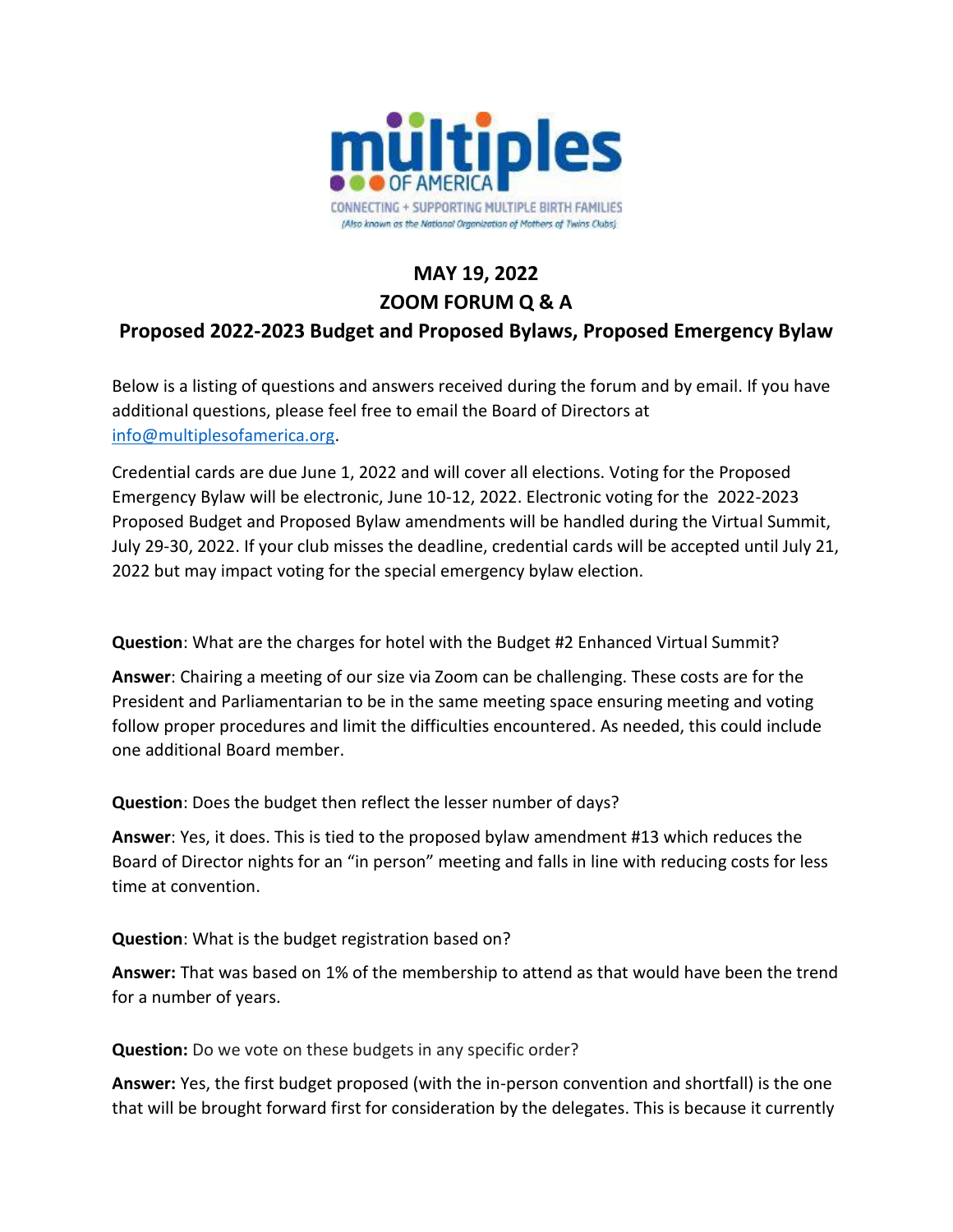meets the requirements for services/activities as outlined in our bylaws. The other proposals were shared by the Board of Directors to be transparent with the delegation about other options they may wish to consider.

When we are at the Virtual Summit, the Board of Directors will share with the delegation which of the proposals they recommend be adopted. To date, they have not made this recommendation because they are waiting for the most current financial information before doing so. This will include a detailed review of membership numbers, dues renewal rates, and evaluation of any other budgetary changes and their associated impact.

**Question:** If the BOD budget passes do we not vote on the 2nd or 3rd budgets? If the BOD budget fails to pass do we move on to the 2nd or 3rd budget?

**Answer:** When a proposed budget is passed, this will end further discussion on the proposed budget because one has been adopted. If the first budget is defeated, a different budget can be proposed.

**Question:** The affiliate members budgeted are more than we currently have. Are we hoping to increase those numbers?

**Answer:** Yes, while these budgeted numbers are more than we have currently, we hope to continue to increase our affiliate members. This amount could be attainable and not out of line.

**Question:** What will happen with the Presidency if no one is slated at the Virtual Summit?

**Answer:** Should the proposed emergency bylaw pass, we will have additional members to seek out a possible candidate. If no one is slated prior to the Virtual Summit, nominations will be taken of qualified candidates from the floor.

**Question**: With the restructure, many of the jobs changed. Do we think the new positions are too much to handle and are leading to no one stepping up/resignations?

**Answer**: We have had a number of resignations, even prior to the restructure taking place. The decline in the number of National Workers over recent years has led to officers needing to fulfill duties previously handled by other National Worker volunteers. The idea of the restructure was to streamline and redistribute responsibilities to work with a smaller team of volunteers, allowing for cross-departmental work and shared skill sets. It also allows the Board of Directors to be more nimble with decision-making.